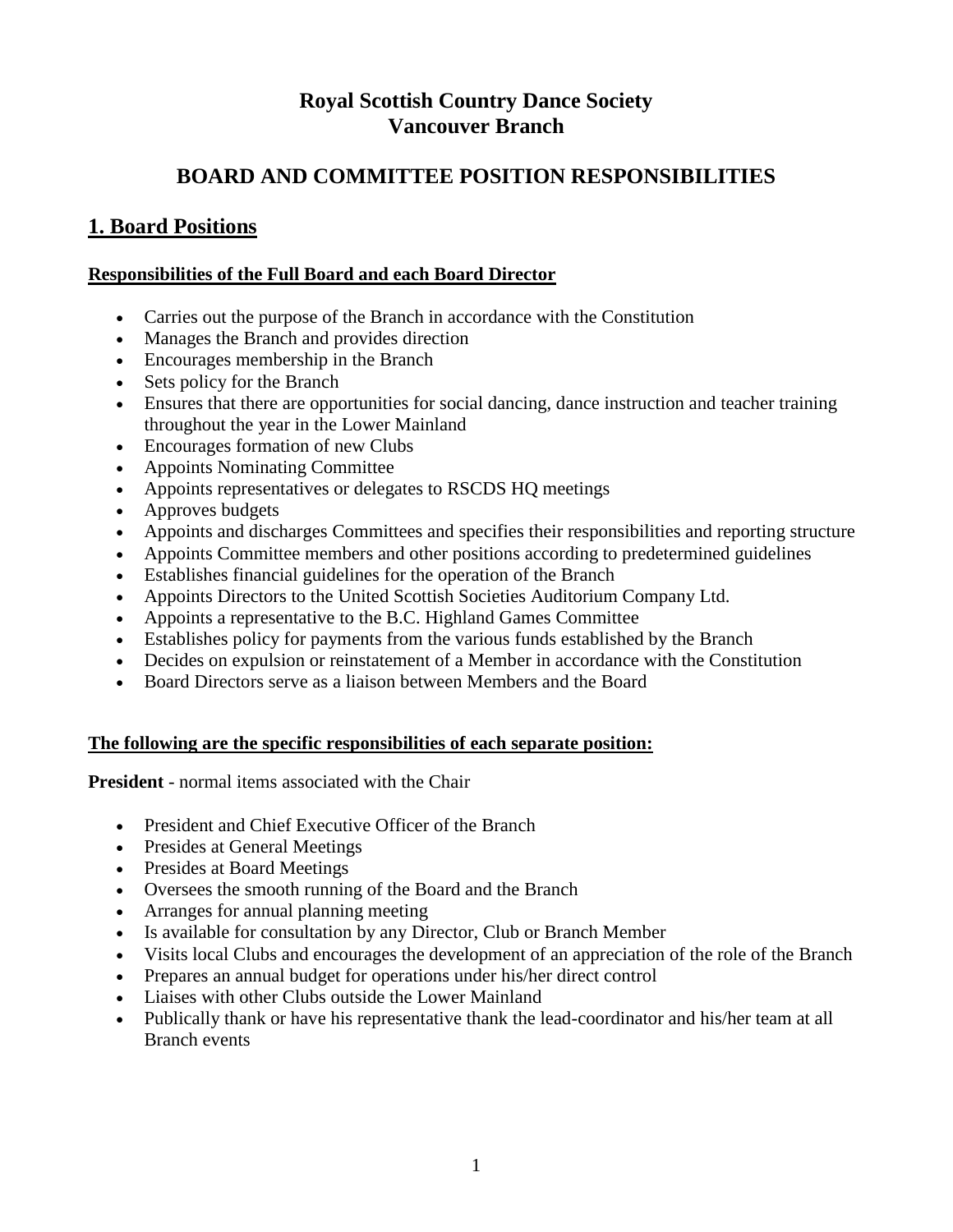### **Vice-President** - fills in for President

- Takes over from Chair if the President not available
- Liaises with all dance groups in the Vancouver Branch area to assist with the development of an optimal schedule of social dancing and events throughout the year
- Attempts to coordinate the timing of events in the Vancouver Branch area with other SCD events sponsored by Seattle Branch, Victoria Branch and other Vancouver Island Clubs
- Arranges for preparation and distribution of an annual events calendar
- Co-ordinates all bookings of hall rentals for Branch events
- Prepares an annual budget for operations under his/her direct control

**Corresponding Secretary** - deals with correspondence and liaises with RSCDS HQ

- Arranges for the distribution of any special materials received from RSCDS HQ
- Circulates to the Board all communications from RSCDS HQ
- Attends to all correspondence
- Notifies RSCDS HO of names and addresses of the Branch Officers and Directors
- Circulates notices, as requested to Branch Members via MailChimp

**Recording Secretary** - takes minutes and has custody of important documents

- Records the minutes of all Board meetings, Annual General Meetings, any extra ordinary meetings and ensures that all material presented at these meetings is attached to the minutes
- Distributes the draft minutes (subject to revision) of all Board meetings to Board Members, Club Contacts and all others who have requested copies. In Camera Minutes are not circulated but are either read out to the Board Members at the Board Meeting, or printed out for each Board Member to read, and are then destroyed at the end of the meeting.
- Distributes the final minutes and attachments of all Board meetings, except for In Camera minutes, to Board Members, Club Contacts and all others who have requested copies.
- Sends a copy of the final minutes of all Board Meetings, minus the attachments, to the web master.
- Keeps custody of minutes and all other important records and documents, except those kept by the Treasurer
- Keeps a separate record of In Camera Minutes.
- As of January 2019, printing of the minutes and storage at the SCC was discontinued. The minutes will be stored by the Recording Secretary in either Google Drive or Google Docs. They will also be stored on a separate USB thumb drive to be passed down to subsequent Recording Secretaries. The minutes will also be stored on a thumb drive for storage in the safe at the SCC. They will be stored on an annual basis and each thumb drive will contain the minutes from January – December of each year.
- Keeps an electronic record of all Minutes and Attachments and important Branch documents on a USB thumb drive.
- Sends a copy of the draft AGM minutes and a final copy of the previous year's AGM minutes to the Web master.
- Keeps track of the dates of all the Board Members' terms of office, and when each Board Member's term is up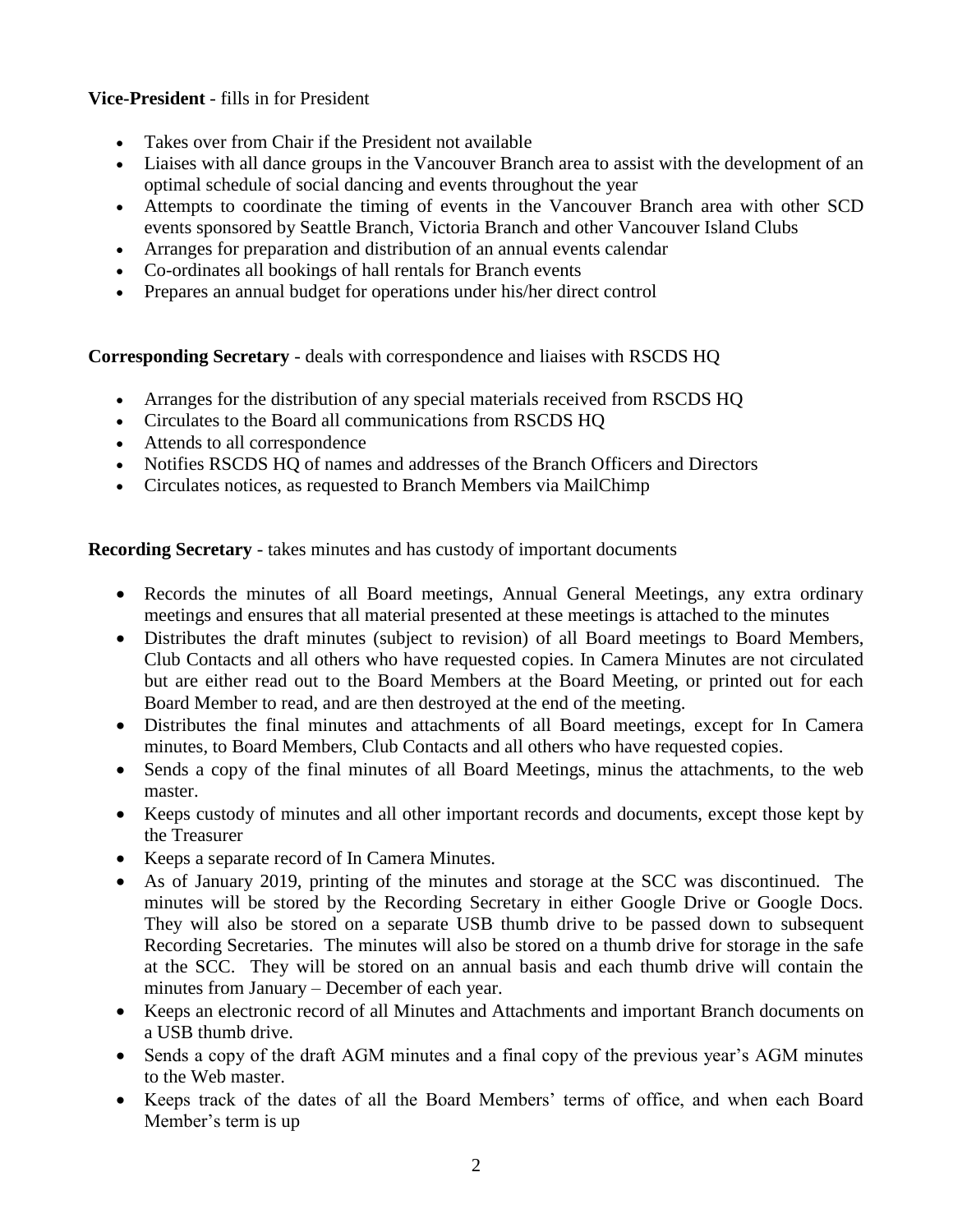**Treasurer** - deals with all aspects of the finances of the Branch

Specifically, but without limiting the Treasurer's overall responsibility, the Treasurer

- Manages all financial aspects of the Branch including banking and keeps accounting records and financial statements
- Reports on the financial condition of the Branch to the Board, the Annual General Meeting, appropriate regulatory authorities, RSCDS HQ, the person appointed to review the accounts, and any other appropriate Members, persons or organizations
- Invests or distributes all funds under the direction and authorization of the Board
- Ensures that the Branch operates within financial guidelines established by the Board
- Prepares and administers estimates of the future financial condition of the Branch and, when requested, assists other Members in preparing these estimates
- Maintains the charity registration with the Canada Revenue Agency
- Regularly obtains GST refunds from the Canada Revenue Agency
- Arranges for required insurance that is authorized by the Board
- Arranges for the filing of any tax returns for the Branch
- Is an *ex officio* member of all Board committees that spend Branch money

## **Director at Large - Membership Secretary** - deals with all administrative items concerned with membership

Receives and processes Membership Applications from Branch, Clubs, individuals, and online

- Obtains RSCDS Edinburgh membership number for new applicants
- Enters name of new member, contact information, & membership type into bothRSCDS Edinburgh and Vancouver Branch electronic databases
- Updates information in databases as necessary
- Issues permanent membership cards, new member packages, & beginner coupons to new members
- Forwards any membership fees collected to the Treasurer
- Notifies Branch database manager of any email address changes for updating 'Mail Chimp'

Organizes distribution of information regarding membership

- New membership fees sent to those responsible for updating Branch website, Paypal, and White Cockade
- Distributes Renewal Letter and Membership Application form to Branch & Clubs

Arranges for membership materials

- Requests membership cards & new members packages from RSCDS Edinburgh
- Updates beginner coupon

**Other** 

 Attends meetings of the Vancouver Branch Board as a voting member, reporting on membership statistics and issues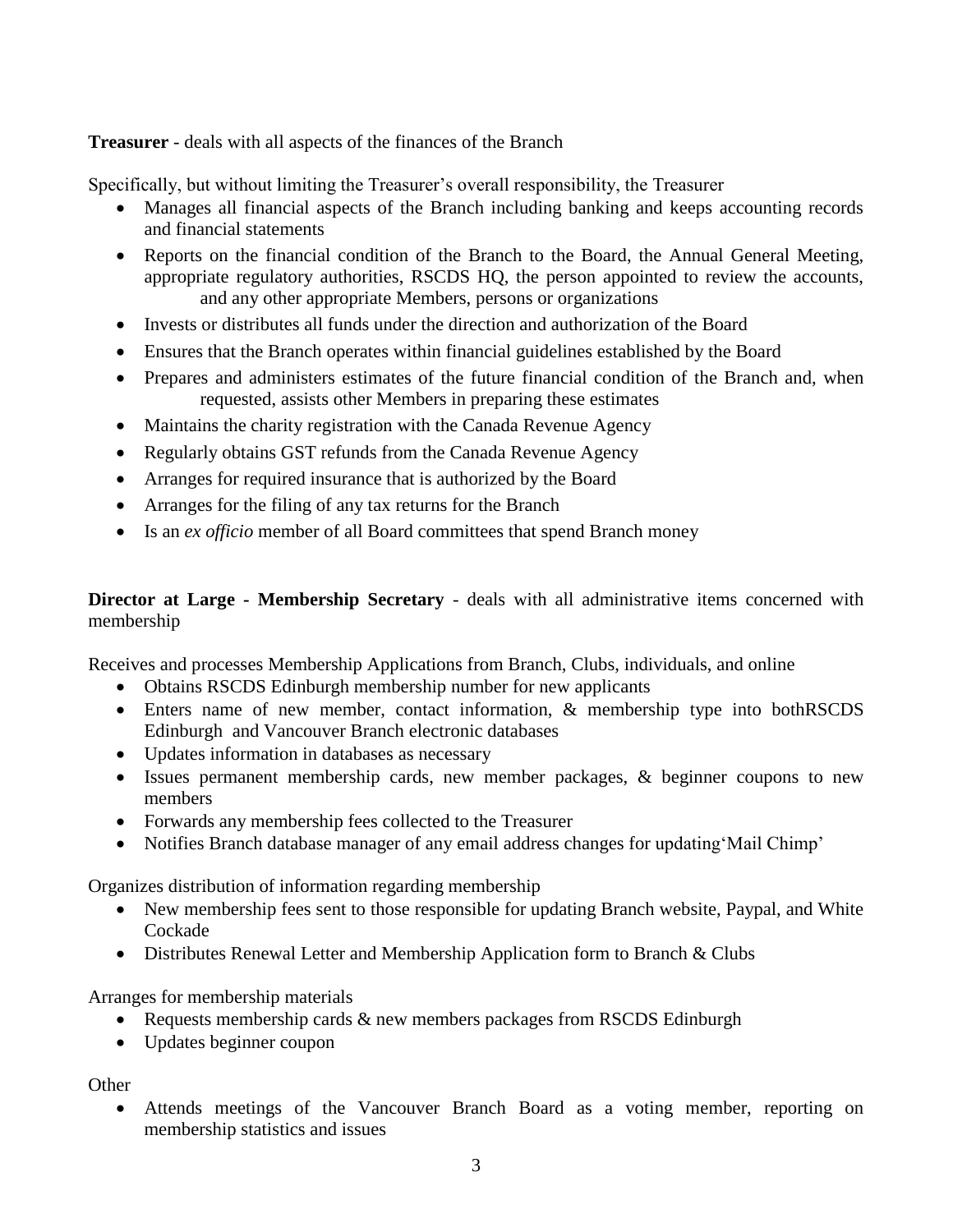- Produces mailing labels for White Cockade
- Distributes Annual Calendar of Events to Branch & Clubs
- Twice yearly, ensures that the membership information in the Branch and RSCDS Edinburgh databases are the same for the current year
- From the RSCDS Edinburgh database, prints on-line Order invoice for payingVancouver Branch dues
- Arranges with Treasurer to pay the dues

## **Member at Large** - **Publicity Director -** deals with all aspects of publicity

The role of the Publicity Director is to deal with all aspects of publicity, develop community awareness of Scottish country dancing, create interest and motivate individuals to become involved in Scottish country dancing.

Specific duties are outlined below.

The visual aspect to develop community awareness of Scottish country dancing

- organizes RSCDS participation in parades, festivals and community events
- seeks opportunities for involvement in parades, festivals and community events
- liases with organizers of parades, festivals and community events
- arranges details such as registration, entry fee
- publicizes those events in media of all forms
- encourages participation from the dancing community
- writes articles for the White Cockade on the successful conclusion of the event

Personal contact to create interest in Scottish country dancing

- takes every opportunity, ongoing throughout the year, and at every appropriate occasion, to promote Scottish country dancing
- distributes information about clubs and classes to individuals
- discusses the value of joining a club for exercise and social well-being
- emphasizes the special benefits of dancing over other forms of exercise
- searches out opportunities to promote Scottish country dancing with groups

Administrative

- chairs Publicity Committee
- communicates regularly with editor, webmaster, demonstration team manager and others
- prepares the annual budget for publicity
- updates and arranges printing of advertising brochures
- distributes advertising brochures to many locations and continually seeks out new places to display promotional materials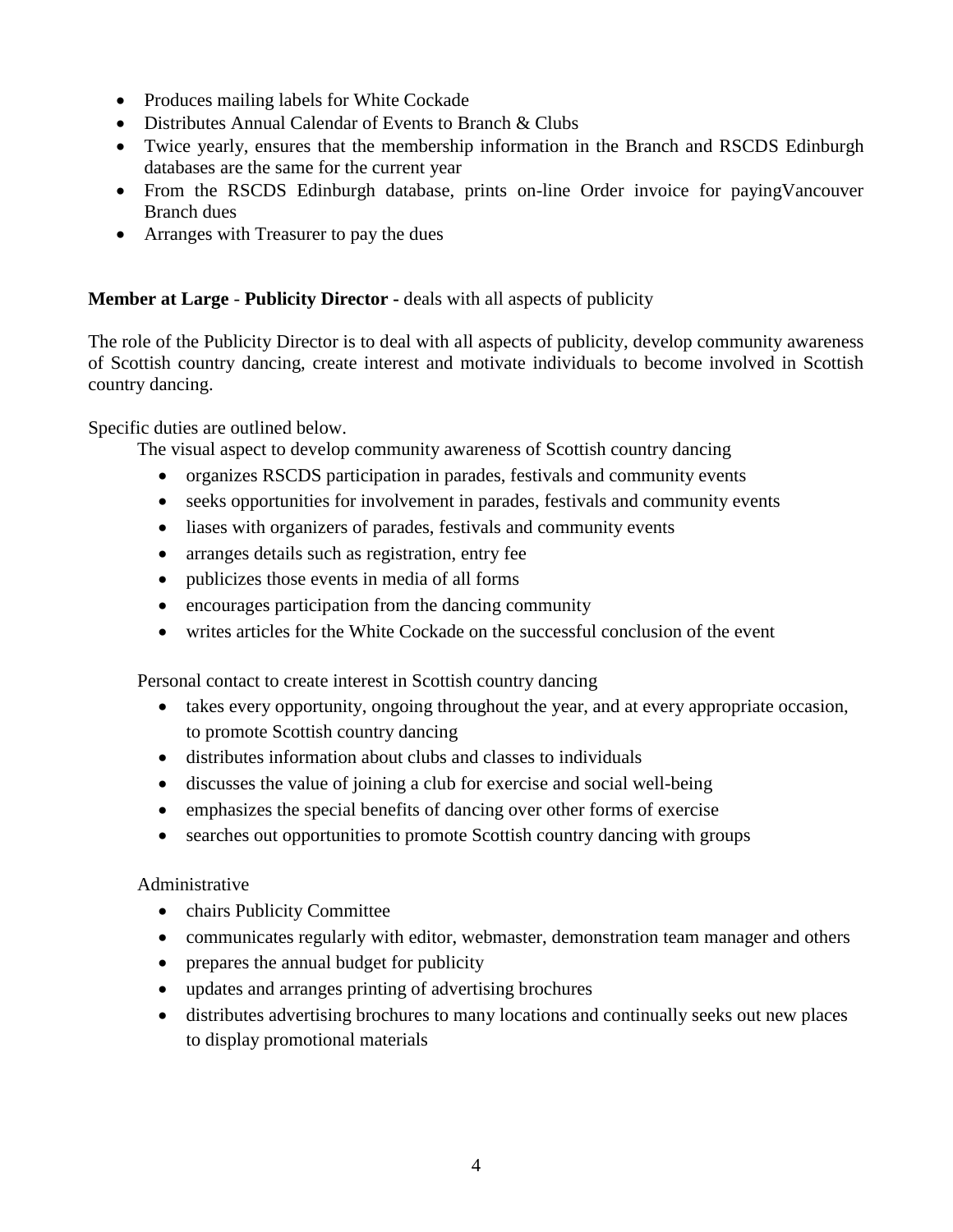**Director at Large - Events Co-ordinator** - deals with the organization of Branch events

- Leads and recruits volunteers for the social aspects of all RSCDS events
- Coordinates the provision of refreshments at teacher candidate exams
- Arranges for refreshments for Board meetings
- Supervises the RSCDS refreshment cupboard in the kitchen of Scottish Cultural Centre
- Keeps notes and manuals for each event to guide future Events Co-ordinators
- Ensures an annual budget is prepared for Social Committee operations
- Ensures a budget is prepared for each separate Branch event

## **Director at Large - Dancing Co-ordinator** – previously referred to as the Teacher Co-ordinator

- Ensures that there are ample opportunities for social dancing, dance instruction and teacher training in the Vancouver area
- Deals with all aspects of Branch classes
- Appoints teachers for Branch classes
- Offers and organizes a range of dance classes for the Branch (including collection of fees)
- Determines proficiency level of all Branch class members and assigns them to the appropriate class
- Organizes local teacher candidate classes every two years
- Organizes Branch workshops with the Events Co-ordinator
- Arranges dance programs and music for all Branch events
- Organizes all aspects of Stanley Park dancing in the summer
- Arranges for informal demonstrations (e.g. at the B.C. Highland Games)
- Provides advice and support for teaching staff
- Arranges payment of honoraria to teachers and musicians for Branch Classes and Branch Events
- Promotes communication/integration/socialization between Branch Class members
- Provides welcoming atmosphere at Branch instructional classes and other Branch events
- Controls the RSCDS cupboard**s** at the Centre and material within these cupboards
- Prepares an annual budget for operations under his/her direct control

# **Director at Large - Equipment Manager**

- Keeps inventory of all Branch owned equipment, except that under the control of the Publicity Committee
- Ensures that all Branch sound equipment is kept in good working order
- Ensures that Branch sound equipment is available as required at the place that it is required
- Arranges for regular maintenance of all Branch sound equipment
- Has a familiarity with sound systems in general, and, in particular the sound system installed at the SCC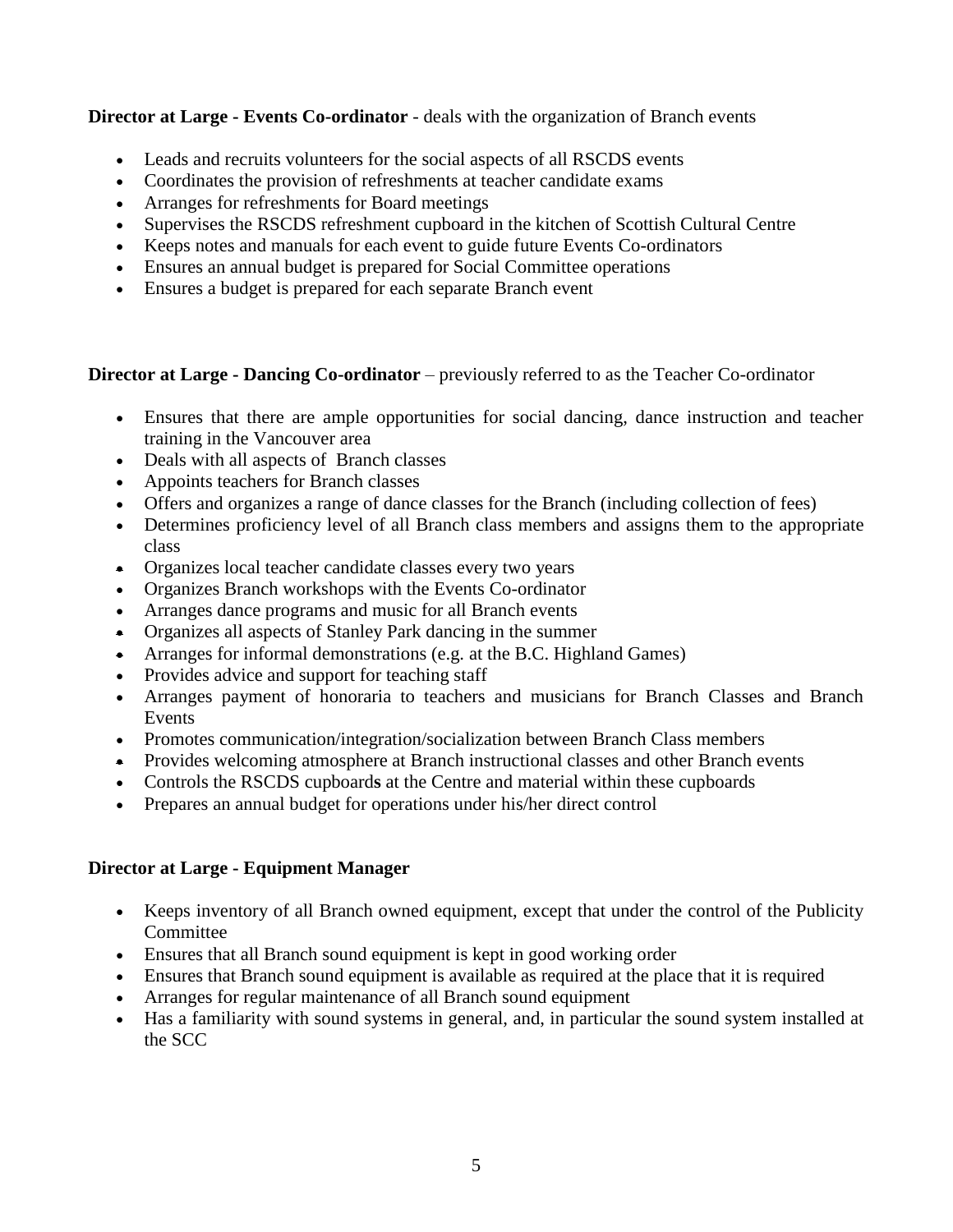### **Other Directors at Large**

These Members assist other Directors and Coordinators as directed by the Board

### **Past President**

- Sits on the Board for one year following the end of his/her term of office
- Assists with the promotion of the RSCDS and the Vancouver Branch

# **2. Committee Positions**

The Chairs and membership of the following Standing Committees shall be appointed, re-appointed or ratified annually at the first Board meeting following the Annual General Meeting. The Chairs of these Committees report to the Board.

### **Nominating Committee**

- The Nominating Committee is comprised of at least 2 Members, none of whom is a Director
- The Board provides a list to the Committee of current Directors showing the expiry date of their current terms
- The Committee:
	- o Is appointed annually by the Board in January
	- o Convenes in February
	- o Asks all current Directors if they are willing to remain on the Board for the duration of their term, or to extend it (within the terms of the constitution)
	- o Follows up on nominations of possible Directors, ideally looking to have a good cross section from all Clubs in the lower mainland
	- o Obtains the agreement of candidates to stand for election, in writing for those unable to attend the AGM
	- o Informs the Board of the proposed slate of candidates
	- o Publishes the slate of candidates in the edition of the Monthly Newsletter immediately preceding the Annual General Meeting and on the Website asking if there are any further nominations
	- o Makes up a poster of the slate for the AGM
	- o Arranges for someone to conduct the nominations at the AGM

# **3. Other Positions**

The following are the responsibilities of persons who may be appointed, re-appointed or ratified annually at the first Board meeting following the Annual General Meeting. These persons report to the Board: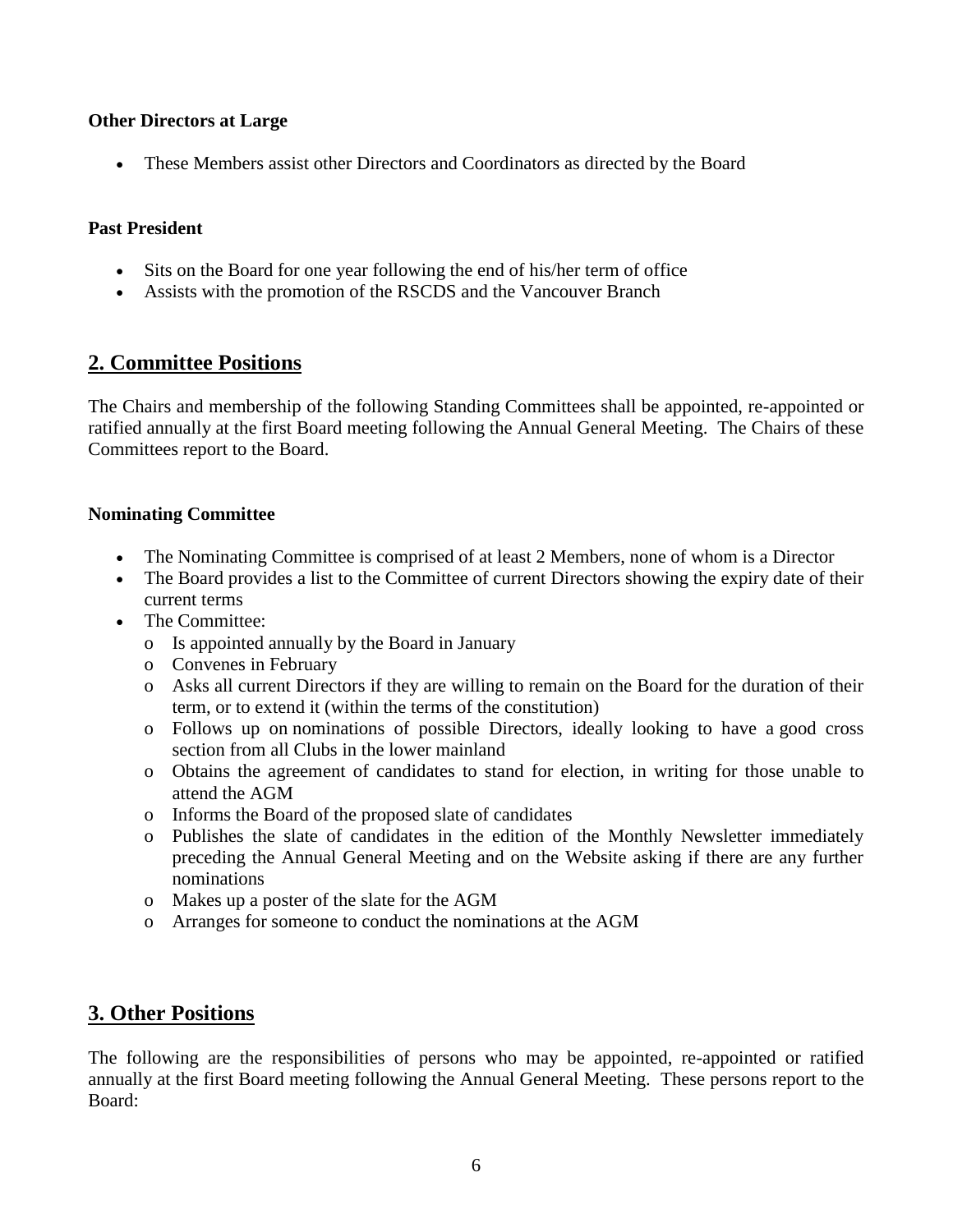### **Monthly Newsletter Editor**

- Publishes the Vancouver Branch newsletter under guidelines provided by the Board
- Arranges for distribution of the newsletter
- Liaises with the Website Manager to coordinate the material for hard copy and for the website

### **TAC Representative**

- Meets with the Board on an as required basis and keeps it informed of TAC activities
- Liaises with TAC
- Liaises with local teachers and organizes educational sessions for local TAC members

### **Demonstration Team Artistic Director**

- With support from the Demonstration Team Manager, organizes and directs the Branch demonstration team in accordance with guidelines provided by the Board
- Liaises with Lower Mainland Teachers for recruitment of Team members
- Arranges for the Demonstration Team to elect a Demonstration Team Manager to assist with the management of demonstrations
- Works with the Demonstration Team Manager to ensure that an annual budget for operations of the Demonstration Team is prepared

### **Ceilidh Director**

- Organizes and runs Ceilidhs
- Provides budgets and accounts of Ceilidh activities
- Publicizes Ceilidh activities
- Ensures an annual budget for Ceilidhs is prepared

### **Website Manager**

- Maintains the Branch Website
- Arranges for website aliases to be updated
- Keeps website up-to-date and relevant
- $\bullet$

## **When the following appointments are made, the responsibilities are:**

### **Archivist**

- Arranges to keep archives of the Branch in good order
- Arranges for safe custody of Branch archives